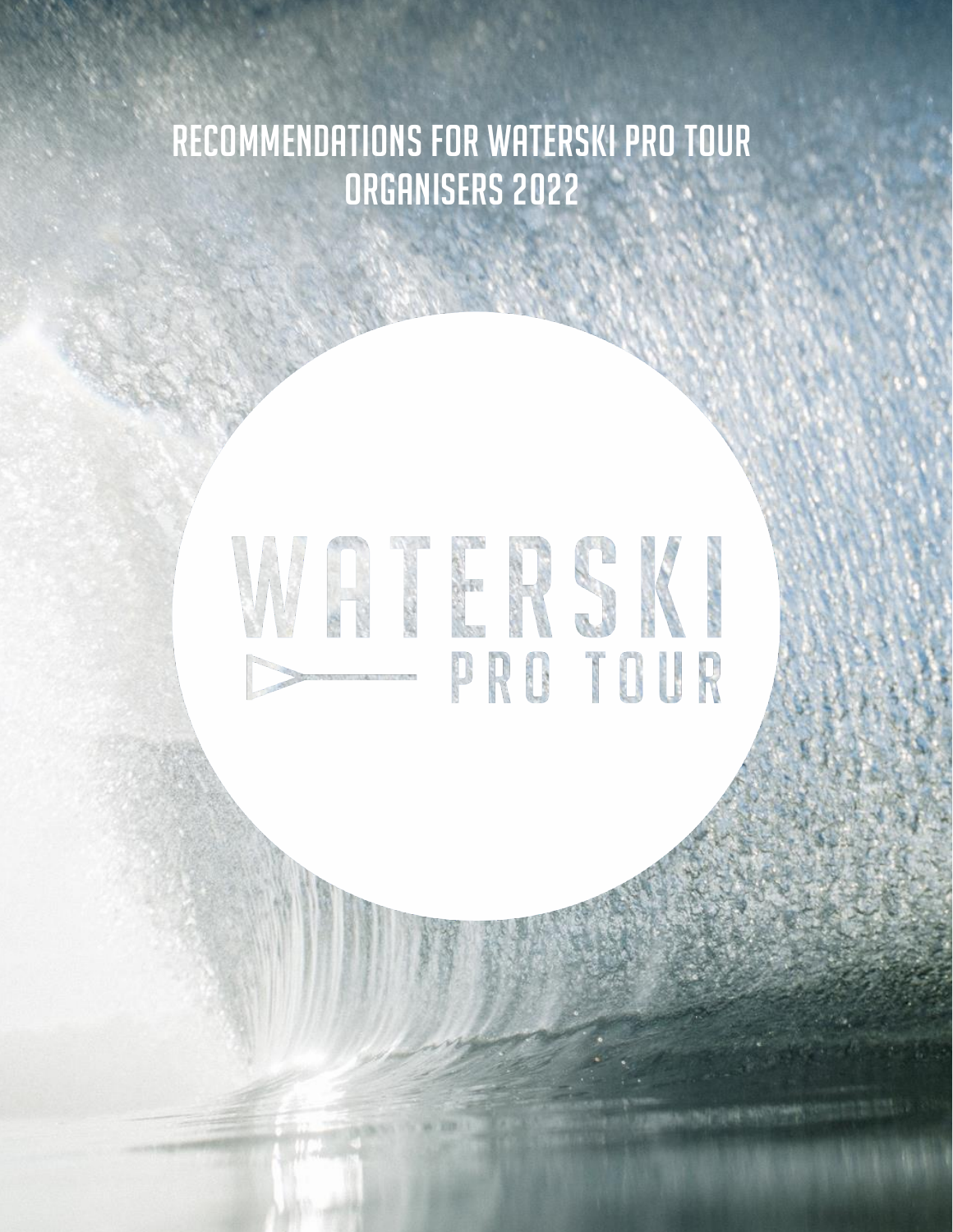## **Table of Contents**

 $\,1\,$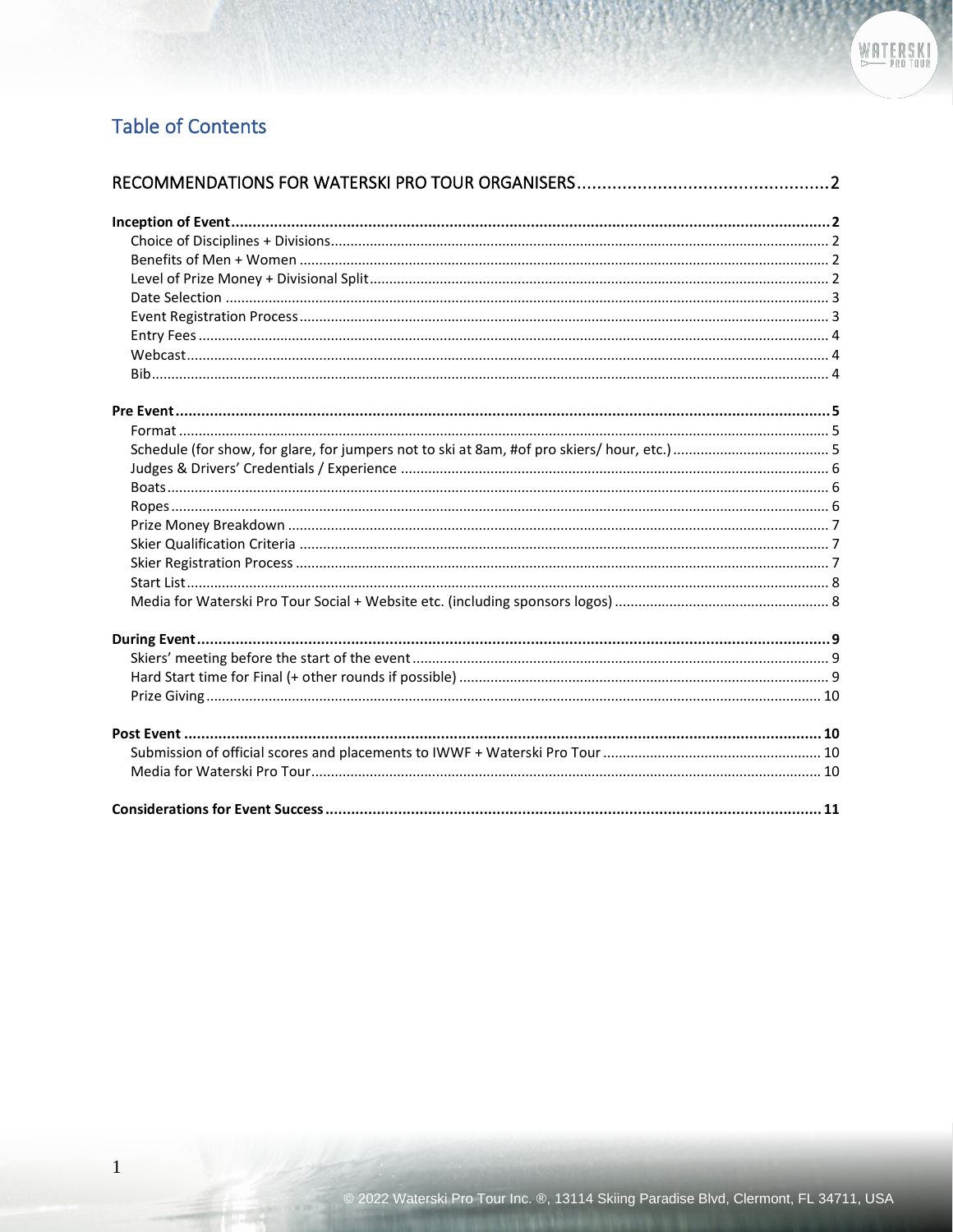# <span id="page-2-0"></span>Recommendations for Waterski Pro Tour Organisers

This document is a set of recommendations for Waterski Pro Tour events in 2022. These guidelines are solely to facilitate organizers in their aim to stage the best event possible.

In order to get the most out of this document, it is recommended that you familiarize yourself with the Waterski Pro Tour Framework.

# <span id="page-2-1"></span>Inception of Event

#### <span id="page-2-2"></span>**Choice of Disciplines + Divisions**

- The organizer can choose whichever disciplines they wish: slalom, jump and/ or trick including the male and/ or female divisions within each.
- We strongly recommend having both Women and Men for any given discipline
- Pro-Am events are a strong part of the Waterski Pro Tour with, Pro and Amateur skiers competing in the same event (though different divisions). Indeed, taking entry fees from Amateur skiers is a great way to raise funds for the event.
	- o Waterski Pro Tour does not govern event details for Amateur divisions, the Amateur part of the event would be governed by the local federation.

#### <span id="page-2-3"></span>**Benefits of Men + Women**

- Each division with both Women and Men is upgraded an extra star within each discipline. This bonus is not available for Intro events.
- More appealing to webcast audience
- Easier to schedule with continuous action on the water
	- o Provides appropriate rest times for athletes, particularly during finals day
- Potentially more appealing to both in- and -out-of-industry sponsors

#### <span id="page-2-4"></span>**Level of Prize Money + Divisional Split**

- Considerations for prize money should account for expenses that improve the overall quality of the event. E.g.:
	- o Webcast
	- o Bibs
	- o Officials
	- o On site experience, promotional material, etc
- Starting at Intro levels has a great history of longer-lasting events.
- Avoid overpromising one year and not be able to afford organizing the event the following year
- Equal cash prize across divisions and disciplines for Intro is required.
- Equal cash prize across divisions and disciplines for Star events is strongly recommended. Should it be different across divisions within each discipline, only 1 star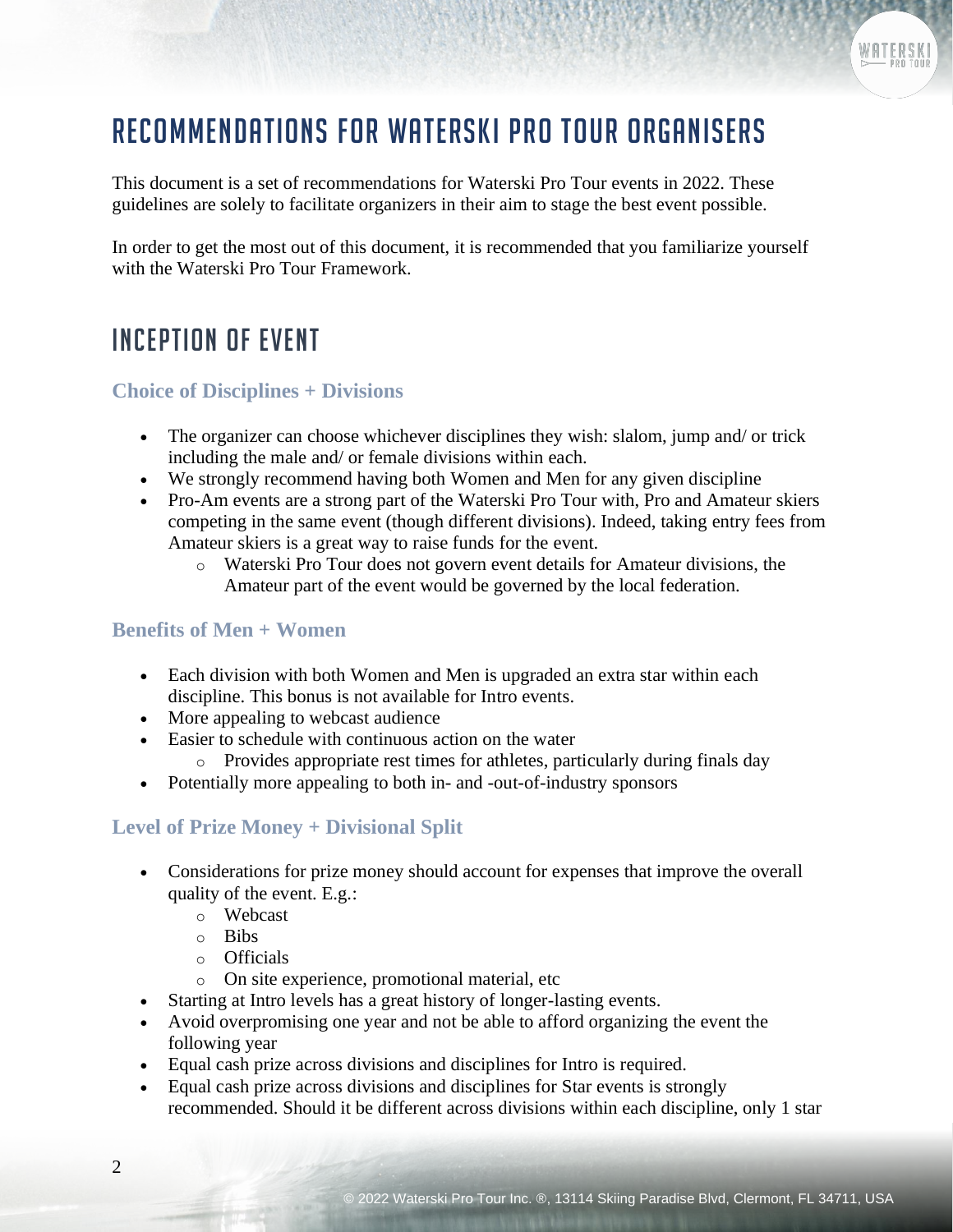(i.e., \$3,000) difference is allowed with the exception of when a new division is added to an existing event.

o See point 4.d of the Waterski Pro Tour Framework for more information.

#### <span id="page-3-0"></span>**Date Selection**

- Waterski Pro Tour Star events of the same division (e.g., Men Slalom) cannot occur during the same weekend.
	- o Check [Waterski Pro Tour calendar](https://www.waterskiprotour.com/current-season)
- Waterski Pro Tour Events tend to happen in these regions and times of year:
	- o Oceania: February March
	- o North America: April Middle of June
	- o Europe: Middle of June End of July
	- o North America: Mid-August to Mid November
	- o Southern Hemisphere: December February
- Be mindful of where skiers are in the World when you choose your date
	- o Consider Waterski Pro Tour calendar
	- $\circ$  Consider other events (e.g. World Championships, Regional Championships, National Championships)
	- o Organizing an event in the same region as the previous/ next event will facilitate the logistics for skiers, officials, and potentially webcast crews.
- Consider "Right of Refusal" rule about date protection for the following year.
	- o See point 9.a of the Waterski Pro Tour Framework

#### <span id="page-3-1"></span>**Event Registration Process**

- In order to be part of the Water Ski Pro Tour Schedule you need to register your event via the [Application Form](https://www.waterskiprotour.com/application-form)
	- o Registration can occur a maximum of 365 days prior to the event, with a minimum of 45 days.
	- o Waterski Pro Tour recommends scheduling your event early as weekends are scarce
	- o Registration of the event with Waterski Pro Tour should occur only after the organizer has ensured the feasibility of their event.
- When registering your event, total cash prize for each division should already be decided.
	- o Should the cash prize per division change at a later date, the organizer should promptly inform Waterski Pro Tour about the planned changes.
- In order to be part of the Waterski Pro Tour, an event needs to be sanctioned with the National Federation/Association.
- Reach out to your local Federation to know more information about sanctioning your event.
- Some things to consider when sanctioning times comes:
	- o Date selection
	- o Homologation level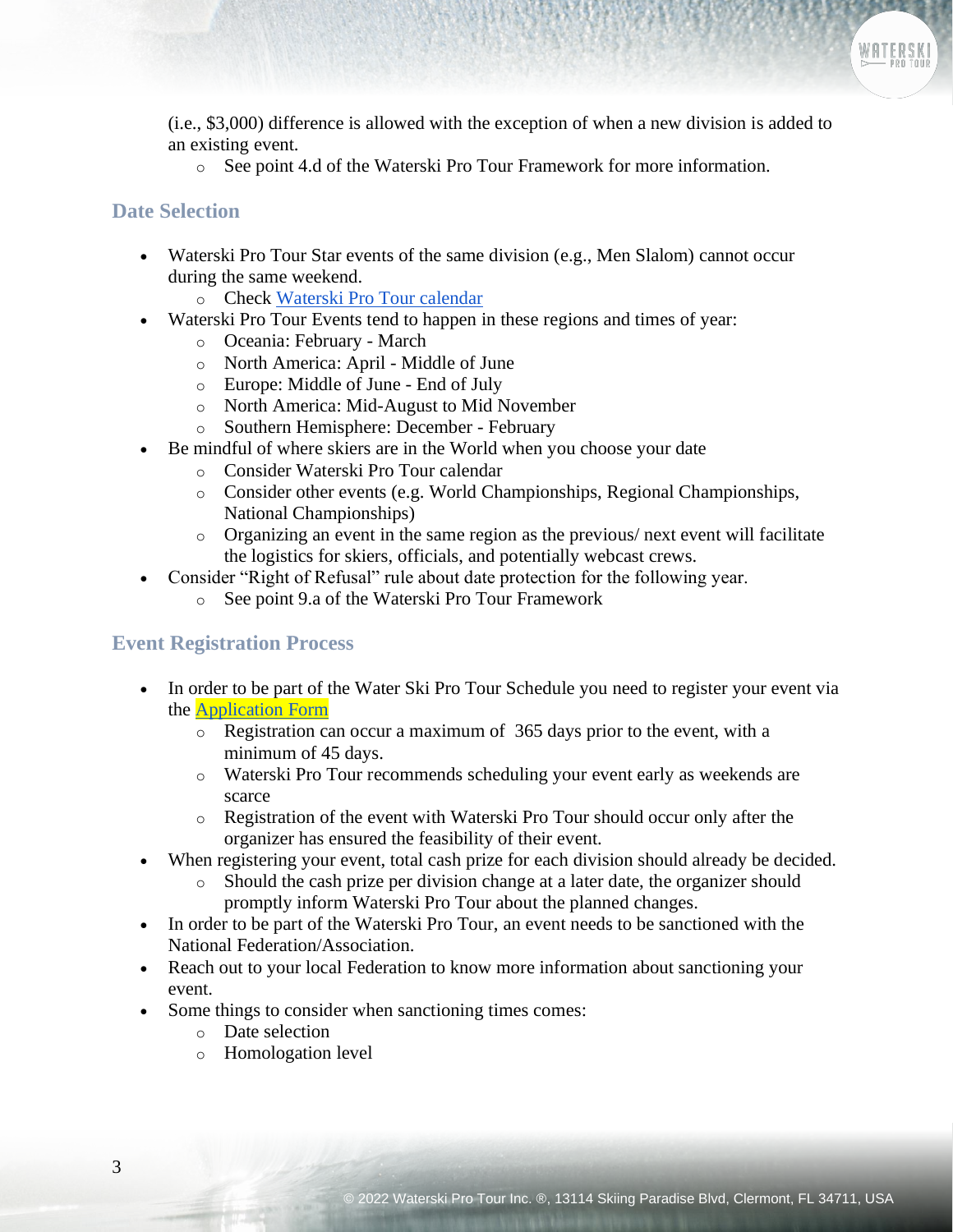- We recommend Record Capability (Class R). This ensures the best judging panel and allows for National/International/World records to be approved
- Should a Class R sanction not be feasible, the organizer must strive for the highest possible conditions (officials, course accuracy, etc)

#### <span id="page-4-0"></span>**Entry Fees**

- Entry fees are one of the ways in which you sustain part of your event
	- o Should not be the main source of income for the event
- Entry fee amount should consider:
	- o Event Cash Prize
	- o Tournament format (guaranteed amount of tournament sets)
	- o Services provided to the skiers (e.g., hotel, transportation, included training, etc)
	- o Generally, entry fees range from \$0 to about \$350, commensurate to total purse and the points above.

#### <span id="page-4-1"></span>**Webcast**

- Waterski Pro Tour requires that all Star-level event have a webcast. Further, it encourages all organizers of Intro-level events to strongly consider having a webcast.
- Webcast helps with event exposure and provides a great opportunity to obtain sponsorships.
- Investing in a good-quality webcast will help showcase your event and sponsors in the best way possible.
- Going with a lower quality webcast might save money in the immediate, but it will diminish your returns on sponsorship and exposure.
- Check with your webcast provider for available advertising slots and techniques to promote your sponsors (e.g., commercial slots, stingers, graphics, announcer mentions, etc).
- The most utilized webcast provider in the sport is currently The Waterski Broadcasting [Company \(TWBC\).](https://www.waterskibroadcasting.com/)

#### <span id="page-4-2"></span>**Bib**

- Bibs are required at any Waterski Pro Tour Star-level event. Further, it encourages all organizers of Intro-level events to have bibs for competitors.
- Bibs are a great way to give exposure to your sponsors.
- We suggest having a different color bib for the defending champion (if it applies) and the current Tour leader (if feasible).
- Always order more bibs than entered competitors (i.e., have spare bibs).
- Define in your tournament rules/format what happens should a skier not wear a bib.
- Some of the bib manufactures Waterski Pro Tour organizers have been using include [Eagle Apparel](https://www.masterlineusa.com/collections/eagle-apparel) and [LISKI.](https://www.liski.it/)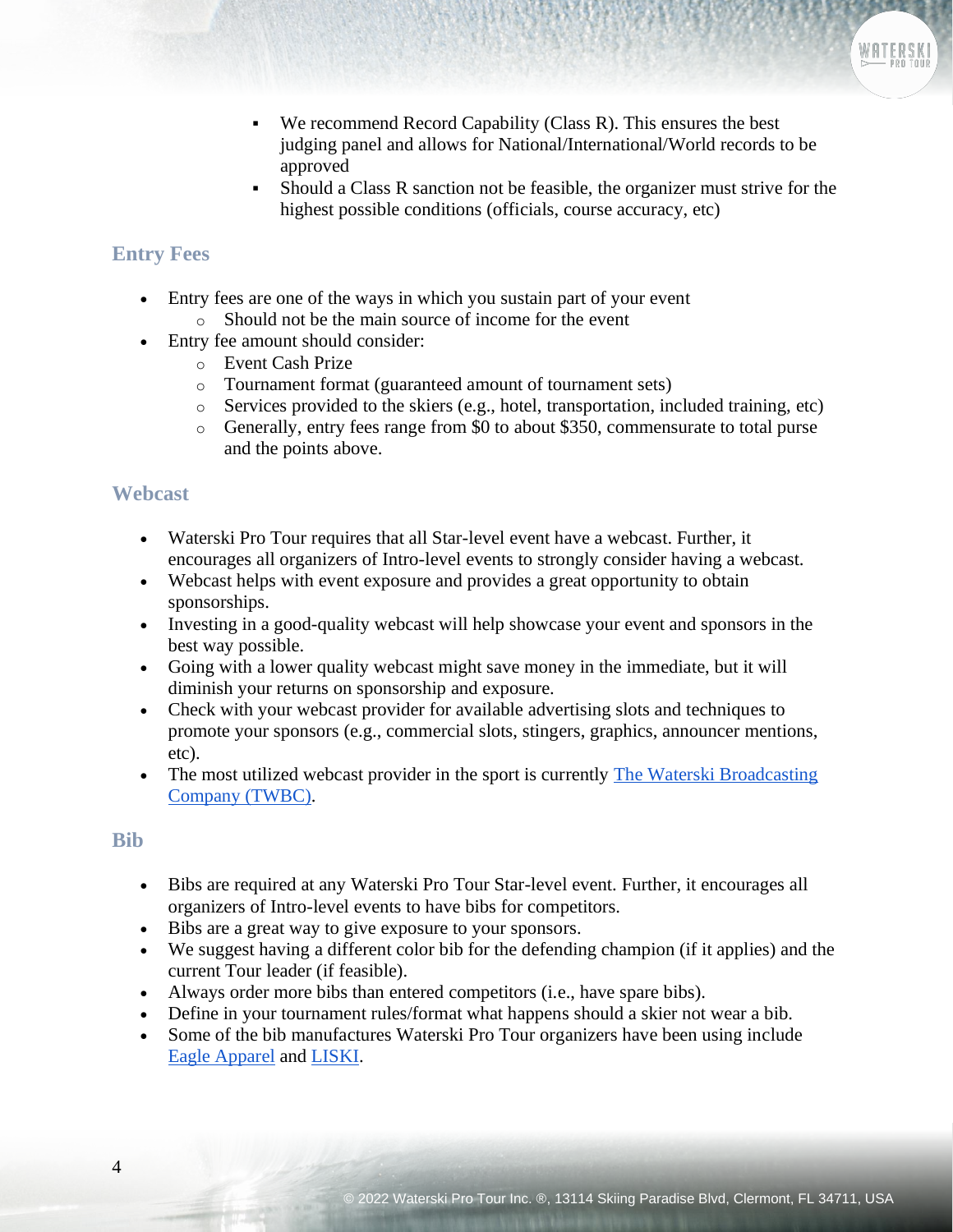# <span id="page-5-0"></span>Pre Event

#### <span id="page-5-1"></span>**Format**

- Several considerations should be made when choosing a tournament format.
	- $\circ$  # of days Tour events usually occur over two days with qualifying on day 1 and finals on day 2. Occasionally events occur over only one day with finals directly following qualifying. It is not recommended to stretch an event over more than 2 days unless there are multiple divisions involved and time on the water is scarce.
		- Note how, if you are organizing a Pro-am event, you can start the day prior with amateurs only.
	- o Period of the year (e.g. hours of daylight)
	- o Amount of participants (including Amateurs if applicable)
- Waterski Pro Tour recommends using one of these formats:
	- $\circ$  Straight final 8 skiers
	- o Head-to-head final 8 skiers
	- o Quarter, Semi, Final
- Notice how formats might suit some disciplines better than others
	- o E.g., head-to-head final might not be suitable for tricks.
- Format can motivate skiers to come to the event (e.g., amount of guaranteed tournament sets)
- Certain formats can reduce potential ties and the duration of the event.
	- o E.g., 'Straight Final' and 'Head-to-head' lend to less chances for run-off for finals than Format C due to having two qualifying rounds as opposed to one.
- Skiers should be notified of the tournament format ahead of time
- Format should be published online (e.g., tournament website, tournament bulletin) and easily available
	- o A pre-tournament meeting can help

#### <span id="page-5-2"></span>**Schedule** (for show, for glare, for jumpers not to ski at 8am, #of pro skiers/ hour, etc.)

- Each event organizer knows their site best. Some of the things to consider when scheduling each phase of the event are
	- o Glare / Fog / Wind / Temperature
	- o According to participant #s, avoid starting too early/late in the day and finishing too late in the day
	- o Account for time for potential ties and run offs for all the stages of the event, especially in slalom.
- Always have Finals as the last stage of the event.
- Avoid having jump divisions in the morning (where possible).
- In order to properly schedule your event, you can consider these indicative times per set
	- o Slalom: 7min / skier
	- o Tricks: 5min / skier
	- o Jump: 7min / skier
- In order for your event to run smoothly, please be mindful of the following: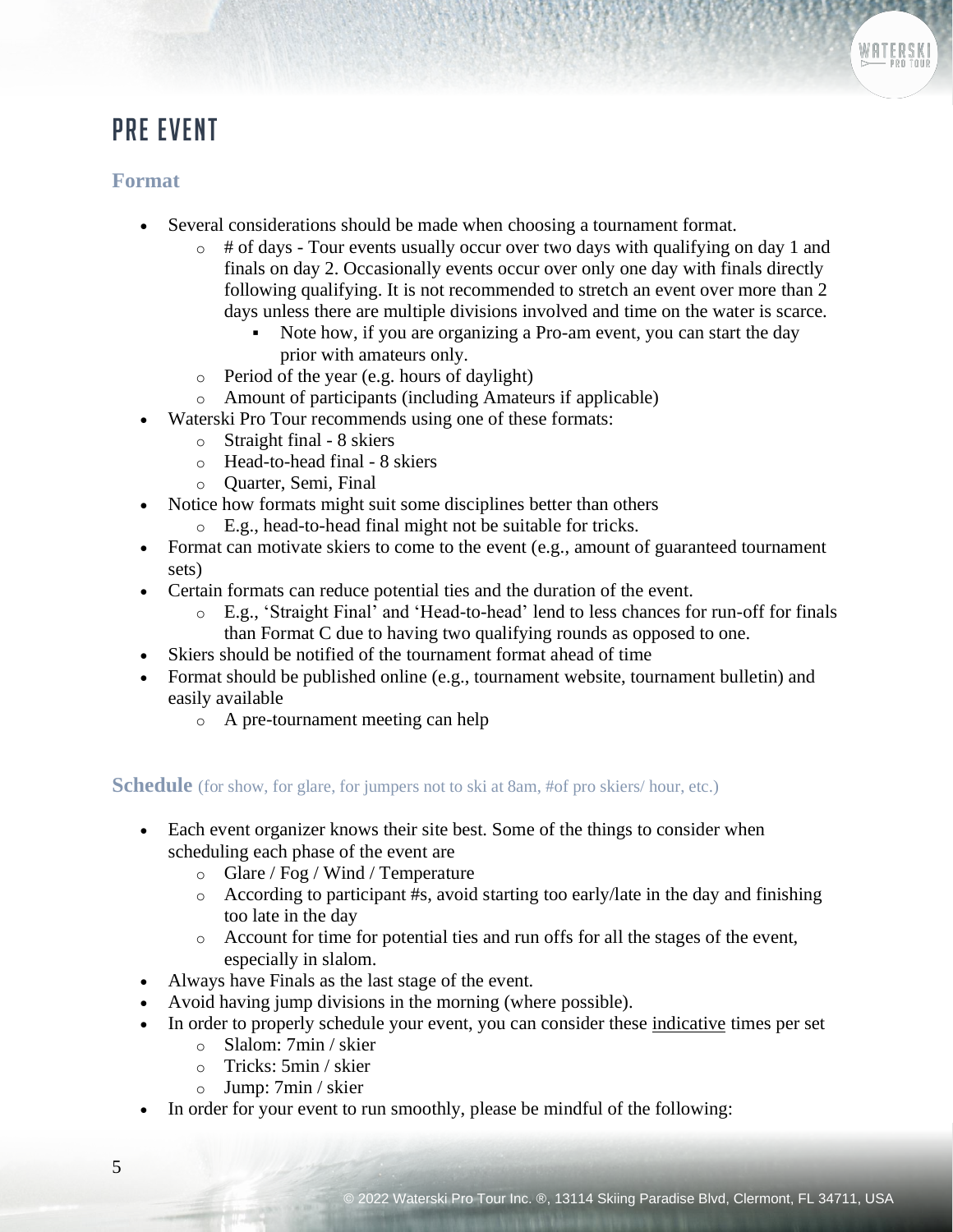- o Make sure to stick to your event schedule (e.g., start time, finals time, etc).
- o Consider inherent breaks (e.g., fuel, change of boat crew, trick reviews, etc).
- o Consider appropriate drop times for slalom (45s to 60s according to site).

#### <span id="page-6-0"></span>**Judges & Drivers' Credentials / Experience**

- There are different rules according to your Nation as far as officials selection
	- o E.g., In the USA, organizers can select officials for any homologation level, whereas for the E&A region, officials apply to officiate a R event.
- Officials for a Waterski Pro Tour event should be of the highest credentials as defined by the IWWF. Feel free to reach out to Waterski Pro Tour for advice or recommendations.
- It is the job of the officials to make judgment calls. Remember that the Chief Judge is ultimately responsible, and he/she is the point of contact with the organization.
- A good quality webcast, with slow motion, high quality replay, can aid judges in their decision making of tight calls.
- The quality and expertise of the drivers is of the highest importance to ensure a fair and well run event. Drivers for a Waterski Pro Tour event should be selected according to a proven record of good driving. Feel free to reach out to Waterski Pro Tour for advice or recommendations.

#### <span id="page-6-1"></span>**Boats**

- The importance of the boat towing your event cannot be underestimated. The quality of the boat will be a defining factor in the competitive scores and skier satisfaction.
- It is strongly recommended that boats are fueled by gasoline for pro skiers. Liquid Propane Gas powered boats should be switched over to gasoline where possible to maximize performance
- If using a 'Head-to-Head' format it is strongly recommended that the two boats in use are of the same make and model with the same engine and propellor. If you only have one boat of a high quality, it is strongly recommended that your event is pulled solely by that boat and the format is chosen accordingly ie. 'Straight Final'.

#### <span id="page-6-2"></span>**Ropes**

- Good quality ropes are essential equipment for the success of your event
- Event organizer is responsible for providing Slalom and Jump ropes at the event o It is the duty of the TC / homologator to check them for safety and accuracy
- Although Pro Jumpers and Trickers are allowed to use their own rope, the event organizer has the responsibility of providing event rope(s)
- For slalom, Waterski Pro Tour recommends you to have your ropes skied on for a total of 30 sets prior to the start of the event. This ensures the ropes are not bungee and ready to be used for high level skiing.
- Event ropes should be available for official practice.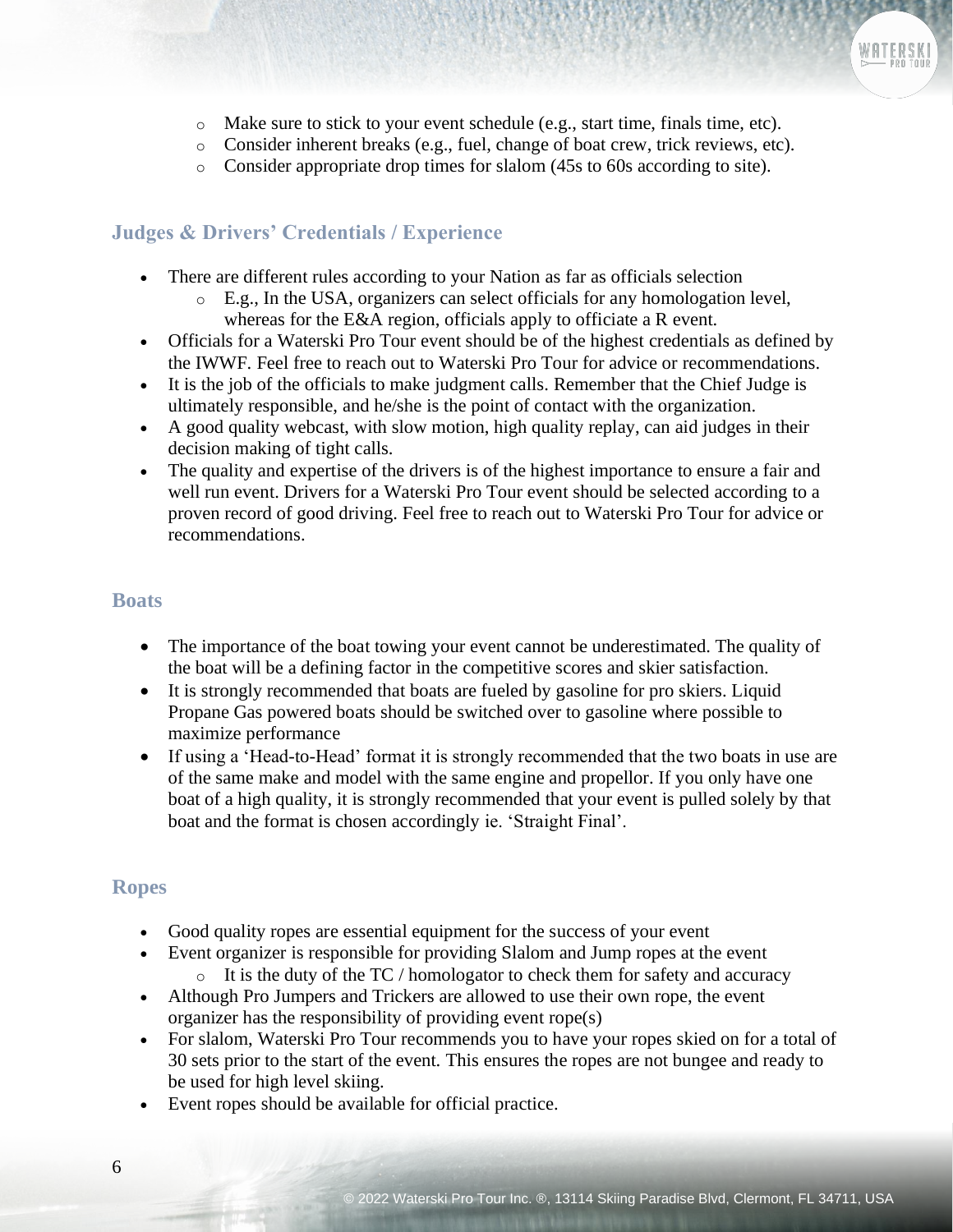WATERSK

- Always have spare ropes stretched and ready to be used in case one breaks or if it needs to be pulled out of the boat to be measured (e.g., record).
- Some of the most-commonly used slalom ropes on the Tour are:
	- o MasterLine Pro (black)
	- o Masterline Optimized 2.0 (gray)
	- o Syndicate Knotless Mainline
	- o Radar Vapor Mainline
	- o S-Lines R3
- Though all of these ropes may be used it is recommended the event sticks to one. Rope exclusivity is also a sponsorship opportunity for the event organizer.
- Partnering with one rope manufacturer for event exclusivity is an opportunity for sponsorship where rope a manufacturer trades money in order for their product to be used and highlighted as the event's exclusive rope. This type of sponsorship is increasingly common.
- Feel free to reach out to Waterski Pro Tour for advice or recommendations on ropes.
- For straight final slalom events it is strongly recommended only one rope is used for all finalists.

#### <span id="page-7-0"></span>**Prize Money Breakdown**

- *Ideally*, the distribution of the total cash prize within a division would be distributed among the top athletes in a manner similar to Waterski Pro Tour points distribution.
- Paying more spots (generally up to 8) increases participation. At the overwhelming majority of Star level events, the top 8 are paid.

#### <span id="page-7-1"></span>**Skier Qualification Criteria**

- As per Waterski Pro Tour Framework, qualification criteria should be performance based. This goes for invitation-only events as well. A few examples:
	- o 1@11.25m for Pro Women Slalom
	- o Top 15 of current/previous Waterski Pro Tour Standings in Men Tricks
	- o Top 20 of the IWWF World Ranking List in Men Jump
	- o Defending Champion of the event
	- o World Record Holder

#### <span id="page-7-2"></span>**Skier Registration Process**

- The registration process could start as early as you would like. We recommend not to open entries too late for a number of reasons, including
	- o Preparation (e.g., bibs, promotional materials)
	- o Skiers' planning
	- o Avoid giving the impression that the event is uncertain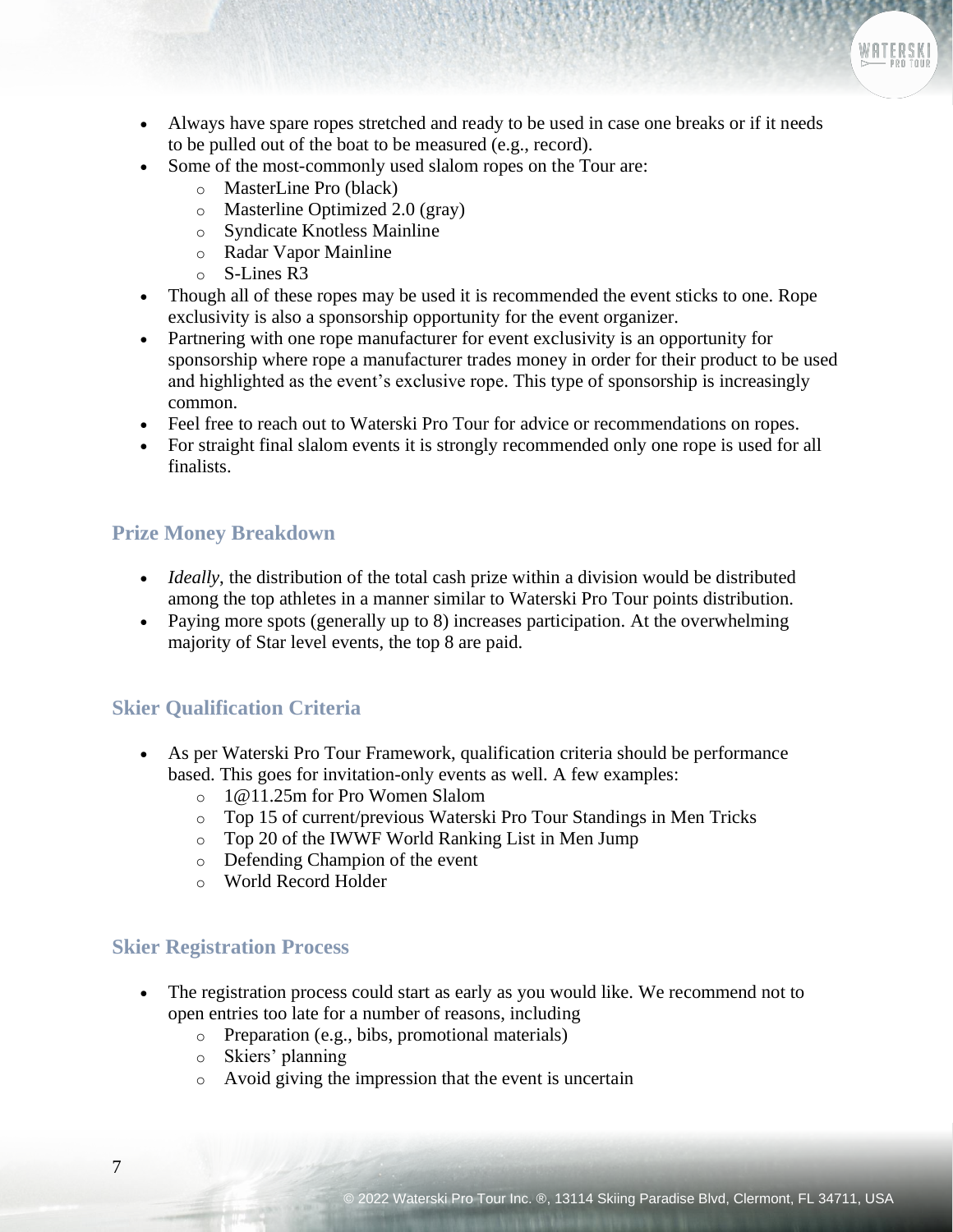- Make sure to have a date after which registration is closed. This will help you with organization and will create urgency for athletes to sign up at an appropriate time.
	- o It will also help to publish the starting list at a reasonable time (see below)
- There are a number of ways to set up the skier registration process. Typically, these are the most common
	- o AWSA online or [paper registration](https://www.usawaterski.org/rankings/forms/AWSA_Fillable_Tournament_Entry_Form_with_Waivers_rev20210614.pdf?)
	- o [EMS portal](https://ems.iwwf.sport/)
	- o Ad-hoc build online form (e.g., Google Form, JotForm, SurveyMonkey, etc)
		- If you use this option, make sure the appropriate steps are taken in accordance with your Federation rules
	- o Please notify Waterski Pro Tour of your choice so we can communicate it to athletes to facilitate entries.
- To make your life easier and guarantee the success of your event, make sure that you consider an athlete as entered to your event only after the payment of their entry fee.
	- o The most typical ways to take entry fee payment is through PayPal or card payment through event website. Using other methods (such as bank transfer) will make it harder for t-skiers and potentially decrease entries.
- Waterski Pro Tour recommends protecting spots to the top 10/15 skiers of the Waterski Pro Tour Standing until 45/60 days prior to the event.
- To maximise the presence of entered skiers, even if you don't plan to charge an entry fee it is recommended that you take one as a 'refundable deposit' to ensure the entering skier plans to turn up.

#### <span id="page-8-0"></span>**Start List**

- The starting list should be available to the athletes at least 48hrs before the start of the event. This would include having it on your website, email it to the skiers, publishing it on relevant websites (e.g., EMS, iwwfed-ea.org, waterskiresults.com, etc)
- For the first stage of the event (i.e., first qualifying round), the starting list should be based on the most recent Waterski Pro Tour Standings (see Framework point 7.c, "Seeding in Events" for more info).
	- o Remember that it is the job of the Scorer to finalize the running order of your event. At the same time, organizers should make sure that scorers are informed and updated with the Waterski Pro Tour Framework.
- For subsequent stages of the event, skiers are to be reseeded according to their performance in the previous rounds.

#### <span id="page-8-1"></span>**Media for Waterski Pro Tour Social + Website etc. (including sponsors logos)**

- One of the core missions of Waterski Pro Tour is promotion of your event
- In order to facilitate appropriate promotion, we kindly request the following materials
	- o Event details, schedule, and any updates on these that might have changed since registration of the event
	- o Event sponsors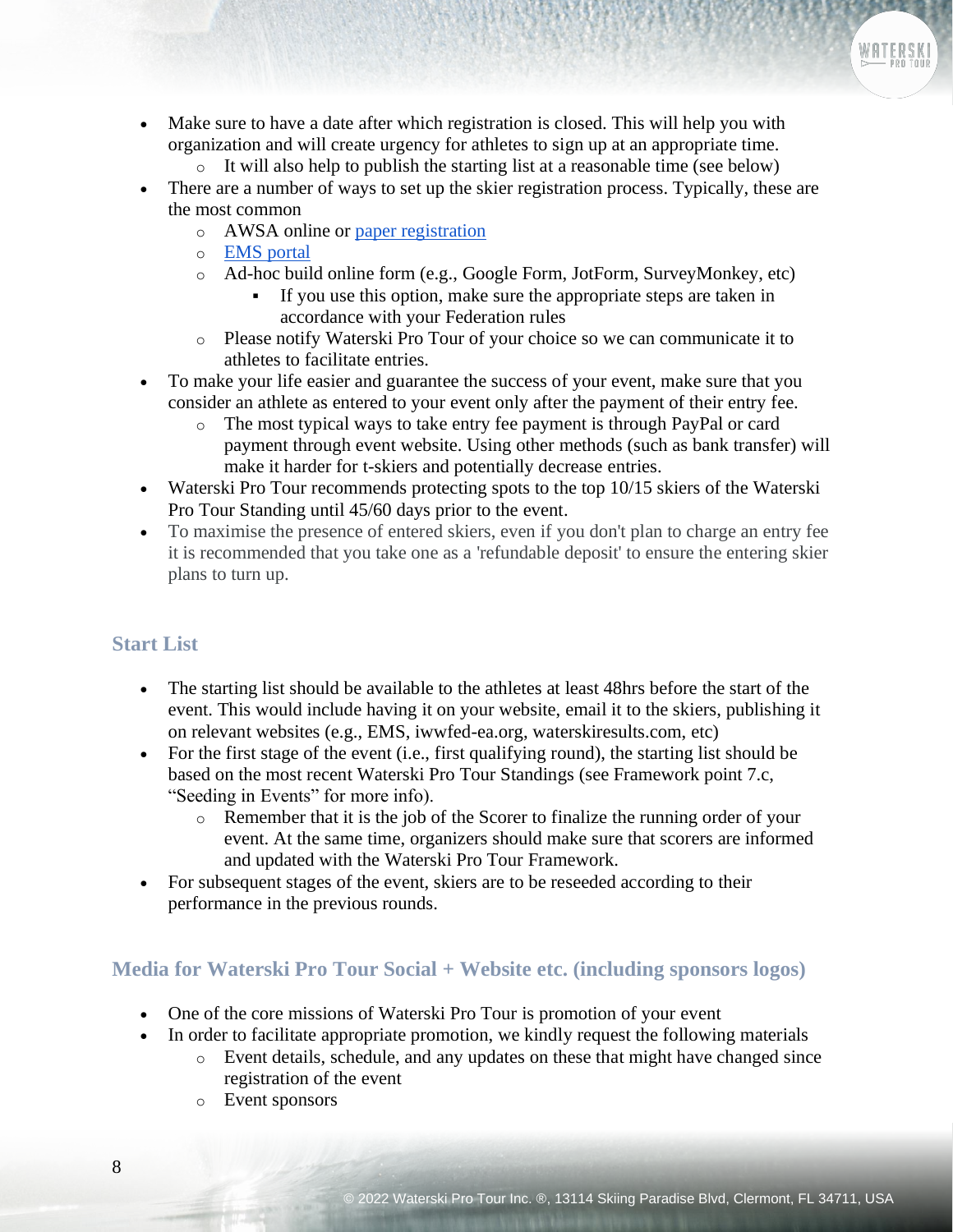

- o Event website
- o Event poster
- o A good quality photo of your site
- o A good-quality version of the event logo (preferably vectorial)
- o Any information you would like Waterski Pro Tour to share.
- Further, consider providing the following materials to Waterski Pro Tour if they apply:
	- o Previous year action photos and videos
	- o Videos of someone skiing at your lake with the tournament bib
	- o Any promotional video you might have produced
	- o Promotional videos of the site (e.g., walkthrough)
- Please send any logos in .png format and any photos/ posters etc in .jpg format to info@waterskiprotour.com
- Waterski Pro Tour can help with the creation for some digital and printable materials to assist you (e.g., posters, social media content, etc)
- In relation to the above mentioned points, please see "Considerations for Event Success" section for advice.

### <span id="page-9-0"></span>During Event

#### <span id="page-9-1"></span>**Skiers' meeting before the start of the event**

- A pre-event skiers meeting is not always necessary. That said, here are some situations that might grant one
	- o Unconventional tournament formats or drastic changes from what was declared
	- o Changes in schedule for whatever reason (e.g., weather, equipment failure, etc)
- A skier's meeting can also be embedded within an event of the tournament (e.g., dinner, meet-and-greet with other skiers, sponsorship showcases, media opportunity, etc). This is best scheduled any time before skiing starts so queries can be ironed out.

#### <span id="page-9-2"></span>**Hard Start time for Final (+ other rounds if possible)**

- The Final stage of your event is the most important one
- We strongly recommend sticking to a precise start time for the final in order for the onsite and online audience to attend the best part of your event. This will be promoted in all communications prior to the event to create a focal point for ski fans and maximize viewership. A reliable start time is increasingly important to ensure this.This is also highly important for the athletes.
	- o It forces you to plan accordingly in order to stay on schedule
- It is also important to give appropriate starting time for the other phases of the event (preliminary rounds, etc). You can use the indicative minutes per ride advice given in the "schedule" section.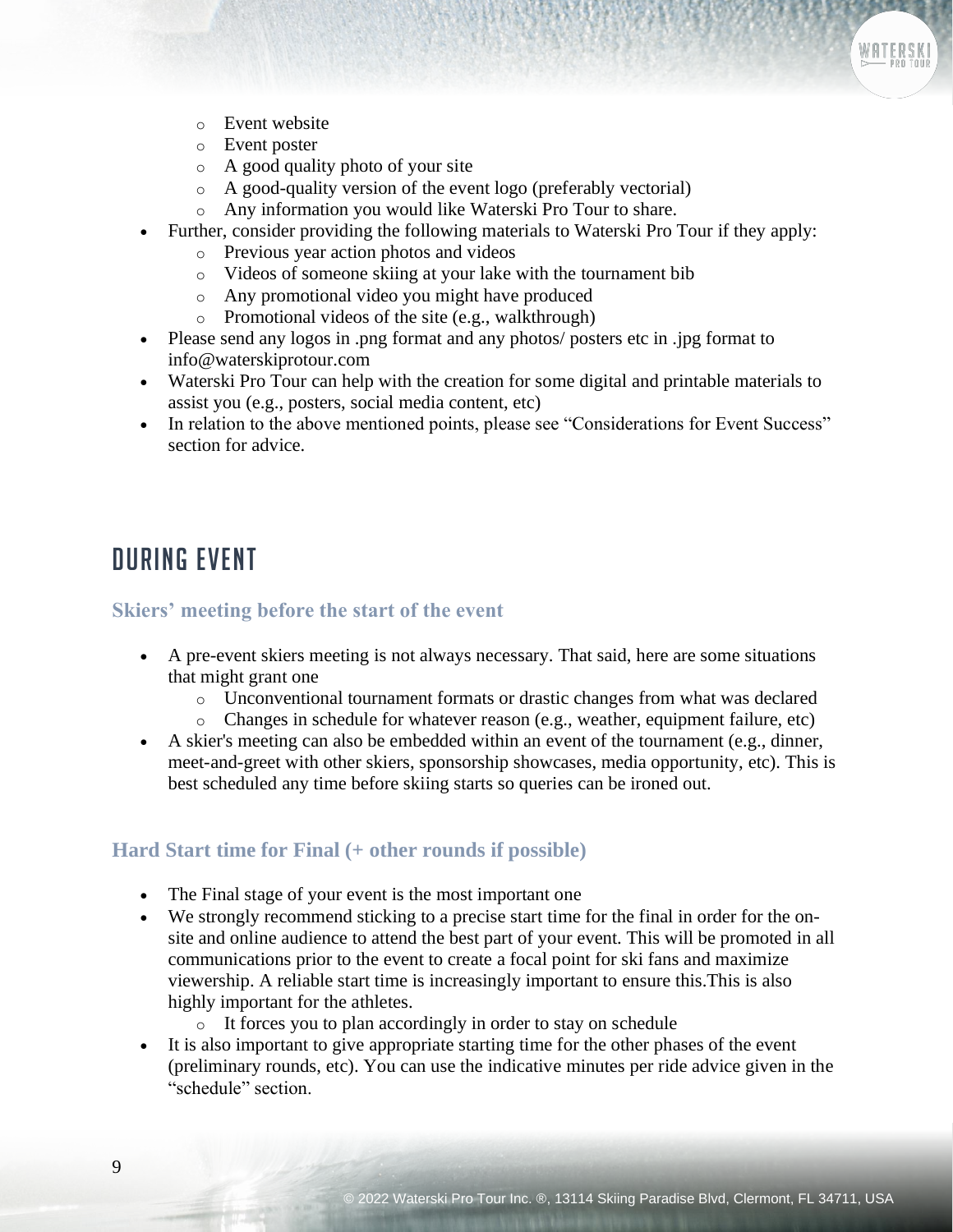#### <span id="page-10-0"></span>**Prize Giving**

- Prize giving should happen as closely as possible after the end of the event. However, events with multiple disciplines might opt to give prizes right after the end of that discipline.
- It is nevertheless important to have the prize giving presentation as closely as possible after the action is over.
	- o This requires a surprisingly high amount of organization. Make sure that you coordinate with your staff and the scorer while the final stage of the event occurs.
- We recommend to have the results checked and signed by the Chief Judge before using them to call up the athletes to the podium.
- Waterski Pro Tour recommends having the Top 3 athletes recognized on the podium.
- Waterski Pro Tour recommends that tournaments are promoted by the total cash prize of the divisions/event (i.e., Stars). Thereby, we discourage the demonstration of prize money won by athletes on the podium (e.g., oversized checks). Alternatives like trophies, flowers, champagne, or checks displaying Pro points are all viable solutions.

## <span id="page-10-1"></span>Post Event

#### <span id="page-10-2"></span>**Submission of official scores and placements to IWWF + Waterski Pro Tour**

- It is the job of the Scorer to submit the results of the event to the IWWF and national Federations.
- Further, Waterski Pro Tour requires a copy of the results and final placements to be sent to [info@waterskiprotour.com.](mailto:info@waterskiprotour.com)
	- o NOTE: results and final placements might not be the same thing (e.g., head to head tournaments)
	- o Make sure that placement information is sent clearly to Waterski Pro Tour. A spreadsheet file with placements listed from first to last down the page is strongly preferred to aid ease of updating Waterski Pro Tour Leaderboard.

#### <span id="page-10-3"></span>**Media for Waterski Pro Tour**

- Waterski Pro Tour will promote your event by showcasing and promoting
	- o Winners
	- o Best moments
	- o Updated Leaderboard after the conclusion of your event